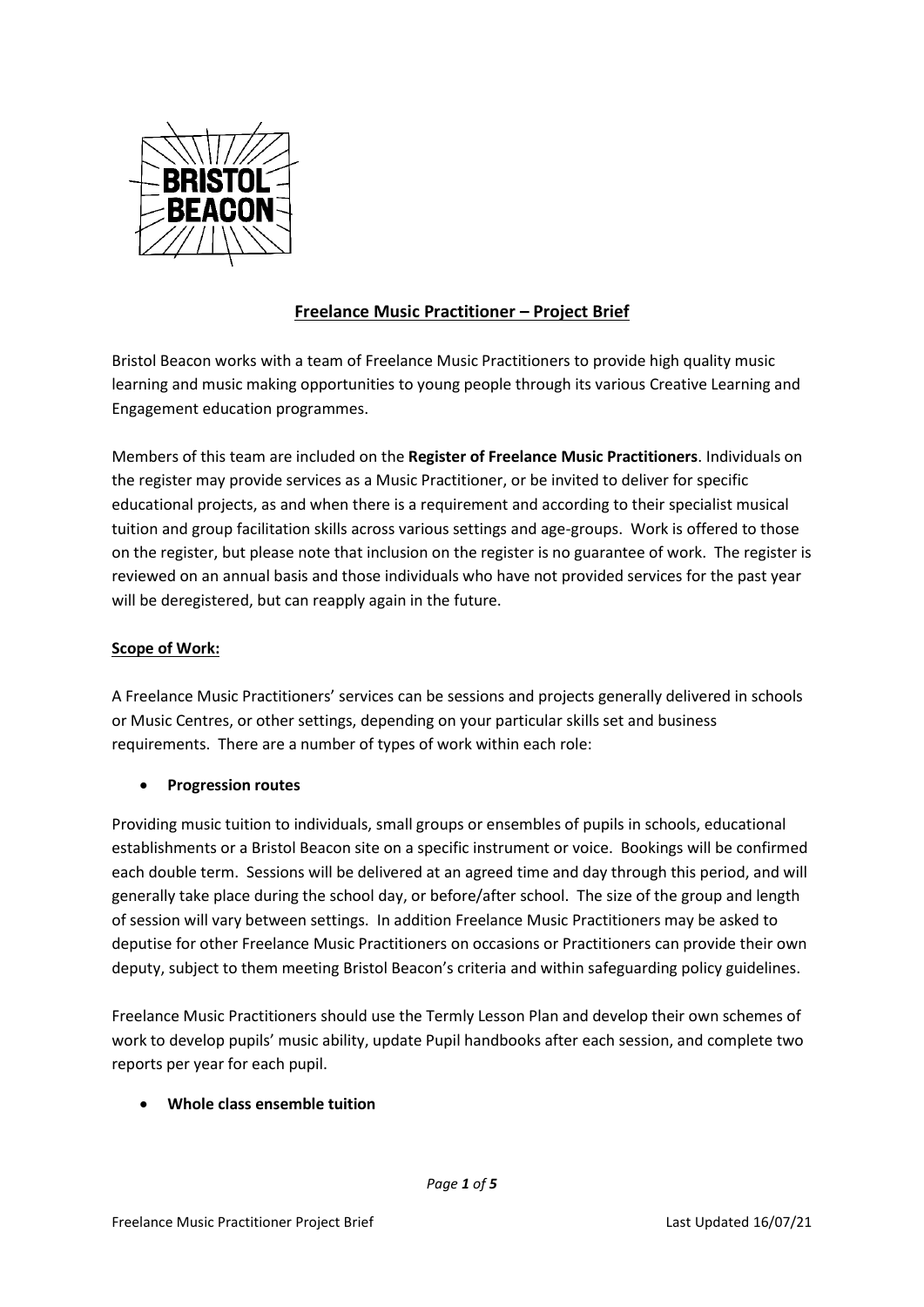The Freelance Music Practitioner will work in schools with whole class/classes of pupils in delivering music projects. Practitioners will deliver a scheme of work aimed at giving pupils a positive music experience and developing basic music ability. The class teacher will be present during each session to implement the school's behaviour policy, allowing the Practitioner to focus on teaching and learning.

# • **Bespoke programmes**

Instrumental programmes – The Freelance Music Practitioner will work as part of a team delivering a combination of instrumental and ensemble tuition in a specific school.

Workshops - The Freelance Music Practitioner will work with group/groups of pupils on a one off basis, usually for a half or full day. Generally this will be on the same instrument, or instrument group. The Practitioner will discuss and agree objectives for the session with the relevant school staff member prior to the workshop.

# • **Special Schools**

Delivery of music projects to whole class/classes of pupils within specialist schools for young people who may have SEN (Special Educational Needs) or an EHCP (Education and Health Care Plan). Music Practitioners placed in these settings have the qualifications, skills and experience to be successful educators in this aspirational environment, but we will ensure additional support or training is provided where needed.

# • **PRU's**

Delivery of music projects and invidiual music lessons to children at pupil referral units. This work is only suited to practitioners who have the necessary qualifiations, training, skills and experience with this particular cohort, but we will ensure that additional support or training is provided where needed.

# **Music Centre delivery**

The Freelance Music Practitioner will provide specialist instrumental guidance working with ensembles and orchestras, and with sectional groups. Music Centres operate during the evening or at weekends in a variety of settings, and work includes rehearsals and some performances.

# • **Other – Delivery**

The Freelance Music Practitioner may be asked to deliver other music tuition, including after/pre-school tuition, or participating/leading assemblies and workshops to promote take-up of instrumental lessons or other skilled activities (e.g. page turning)

# • **Other - Non Delivery**

The Freelance Music Practitioner may be asked to participate in other activities including attendance at meetings, CPD sessions or lesson observations

# Freelance Music Leader: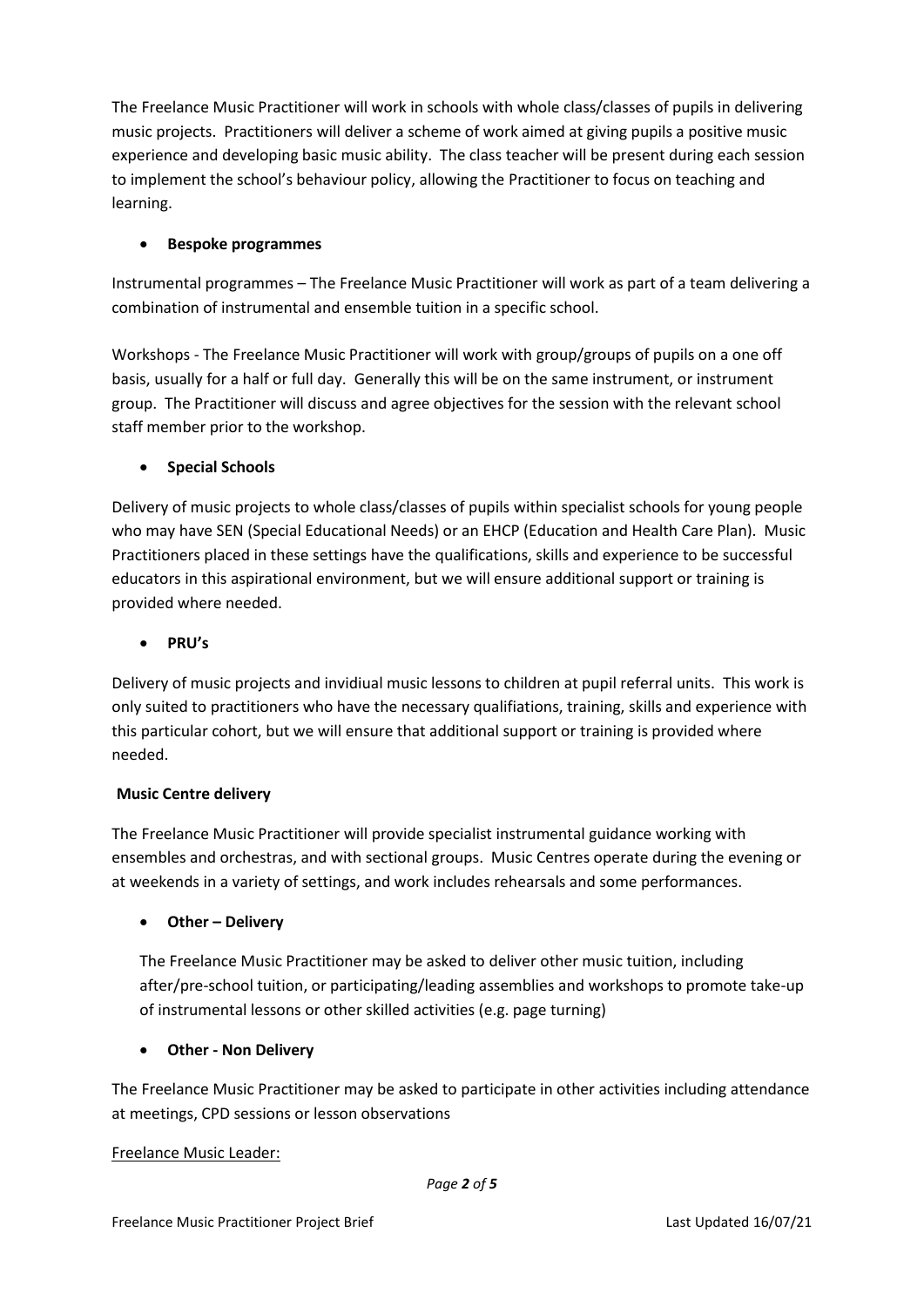This role is split into Senior Music Leader and Music Leader delivery. The relevant role will be decided when work is allocated, based on the individual's skills and experience, and the requirements of the project. A Senior Music Leader may have overall responsibility for directing, creating and delivering workshop activity and additional Music Leaders may support that delivery.

# • **Music-based Mentoring**

Music-based Mentoring describes the use of music as a tool to help people develop their social and emotional skills. This approach has been developed over a number of years in partnership with Youth Music and is influenced by Youth Work practice. Mentees set goals with their Mentors and reflect on progress regularly. This work can take place 1-2-1 or within a group setting and may involve young people in challenging circumstances.

# • **Open Access & Drop In**

Open Access programmes give young people a chance to have a go at making music and meeting other like-minded young people in an informal and relaxed atmosphere outside of a school setting. Music Leaders are on hand to offer advice and guidance on everything from how to write your first song and get your first gig, to how to manage creative differences within a band. The emphasis is on facilitating the creativity and musicality of young people whilst helping them develop their communication skills and confidence.

# • **Ensembles**

Ensemble programmes enable young people to learn, create and perform collectively. Music Leaders support the creative process of songwriting, arrangement, improvisation, critique and performance through a supportive teamwork approach often allowing the musical direction to be young person led. Group sizes can vary from 5 to 40 young people and can meet over a series of weekly short sessions or full days over a whole week depending on the specific project and its aims. The objectives are to develop both musical and collaborative skills amongst young people with varying levels of ability and experience through working towards a shared goal.

# Special projects:

In addition to work detailed above, Freelance Music Practitioners may be invited to deliver specific projects as required by the Creative Learning and Engagement Team. These may attract different rates of pay or a set project fee. A separate Project Brief will be provided for this work.

# **Key Music Practitioner attributes and requirements:**

- Experience of teaching and playing chosen instrument(s) to a high standard (e.g. Grade 8)
- Experience of working in formal or non formal music education
- Ability to motivate and interest pupils in music lessons
- Excellent communication and listening skills
- Ability to work independently
- A positive philosophy of the impact of music on a child's development
- Knowledge of behavioural management strategies

#### *Page 3 of 5*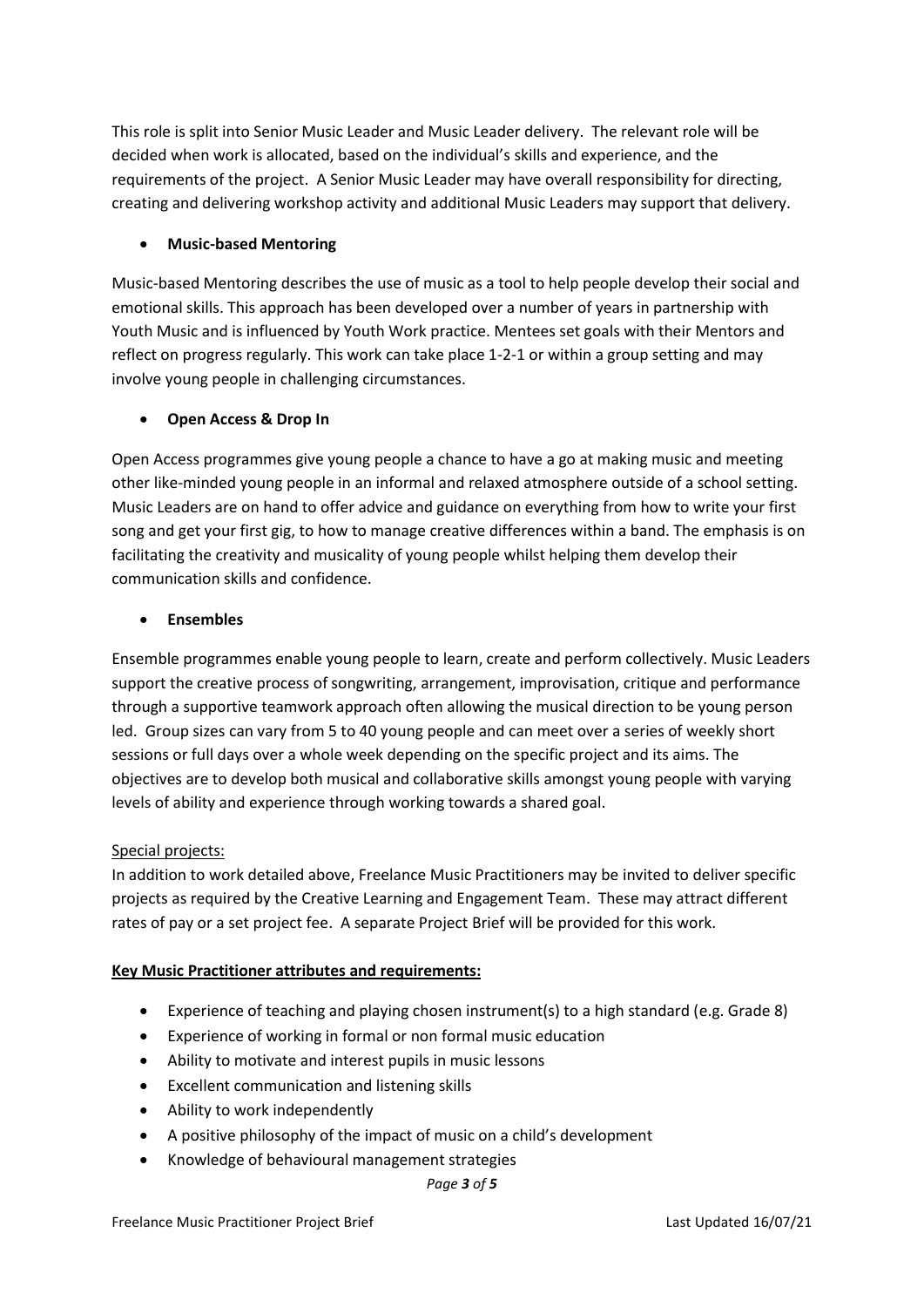- Ability to set out plans to improve pupils' musical ability, including producing Schemes of work and Project/Lesson plans
- Knowledge of wider musical opportunities, and ability to refer pupils on as appropriate
- Ability to self evaluate, and a commitment to continuous professional development
- A sound knowledge of music hubs, and music education within the national curriculum
- Awareness of inclusion issues that stop or hinder young people learning an instrument
- Knowledge of Child Protection issues and up to date Safeguarding training is essential
- Adherance to the Bristol Beacon Code of Conduct.
- Adhere to Bristol Beacon Safeguarding measures and procedures in line with the Bristol Beacon Safeguarding Policy and Handbook (training will be provided).
- Ability to contribute to the moral, social and cultural wellbeing of allocated pupils
- A current enhanced DBS check is essential
- Public Liability Insurance of £5m is essential

#### **Background Information:**

#### Bristol Beacon

Bristol Music Trust was established in 2011 to run the South West's largest concert venue, **Bristol Beacon**, and promote musical excellence, creative learning, and engagement. We announced a change of name in September 2020 from Colston Hall to Bristol Beacon – a symbol of hope and community, a focal point for music and a place of welcome, warmth and light.

Bristol Beacon has been part of Bristol's cultural heritage for 150 years, hosting some of the world's greatest musicians from The Berlin Philharmonic Orchestra to The Beatles and Rachmaninov. Our vision is to unite people through the joy of live music. We achieve this through a diverse programme of inspirational musical experiences, which offers something for everybody and encompasses music of all genres including classical, jazz, folk, world, rock, and pop, as well as local choirs, orchestras, and schools.

In 2018, we embarked on a major capital transformation to create a world-class concert hall for the region that is the most inclusive in the UK. Prior to transformation, our artistic programme had grown to 450 events and six major festivals, attracting 300,000 visitors per year. Our visitors come from across the UK and abroad with 65% from Bristol. Throughout the refurbishment, we have established a programme of 200 concerts per year in interesting locations, which has maintained crucial engagement with audiences and artists, targeting hard-to-reach groups and disadvantaged areas.

As an organisation increasing in national importance, we have developed our creative learning and engagement work on an unparalleled scale. Our specialisms include working with underrepresented communities, including 2,500 young people with disabilities and in care. As the Music-Education-Hub for Bristol, we deliver the National-Plan-for-Music-Education to all children aged 4-18, inspiring 39,000 children in 150 schools, special schools, and youth groups every year. Our community led Transformation Promise programme, in partnership with The National Foundation for Youth Music and Paul Hamlyn Foundation, works with children under five from low-income families, adults in social isolation/with dementia, children in care/care leavers and community musicians.